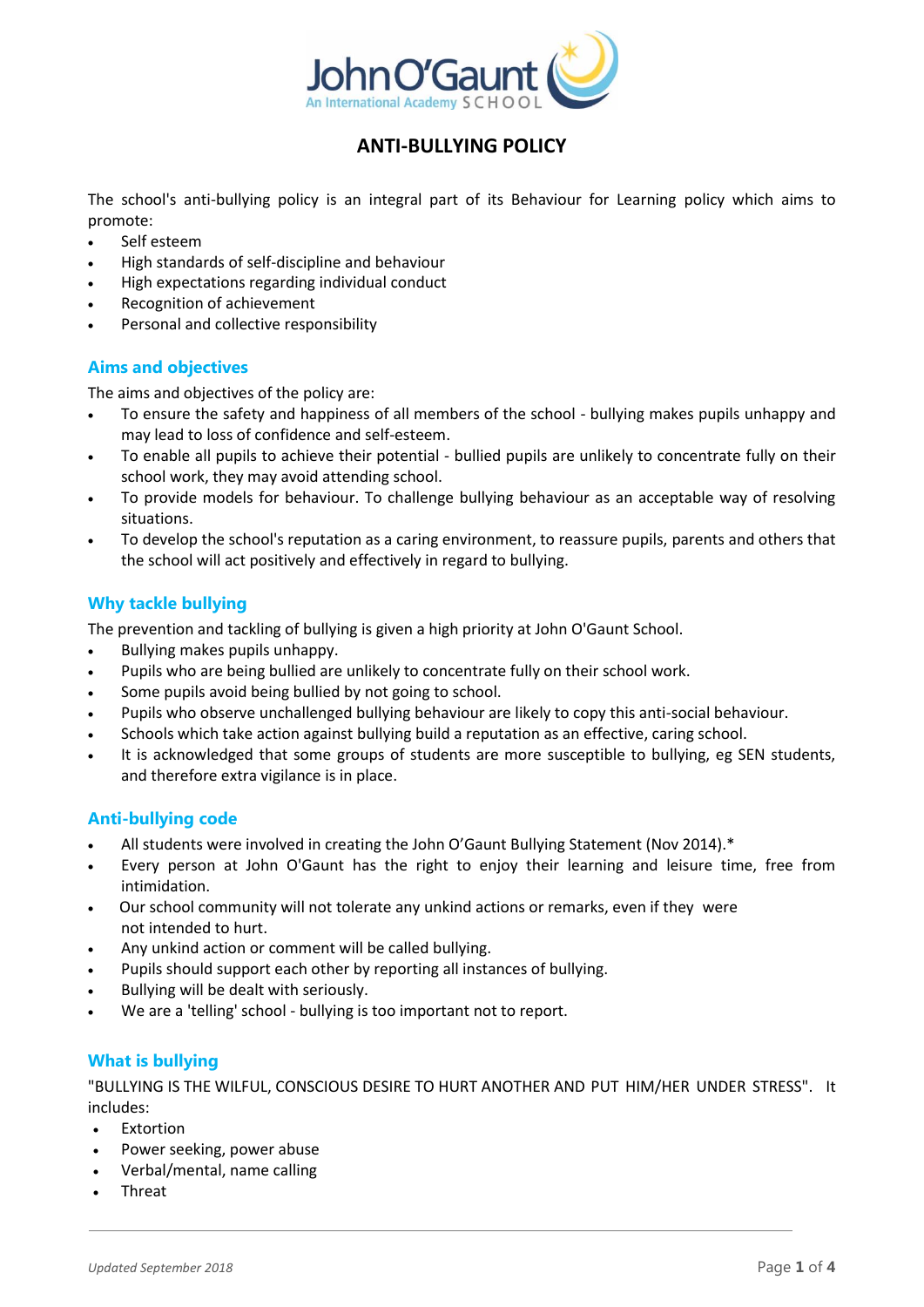- Isolation of victim
- Anyone who coerces you to do anything against your will by gesture, word or deed
- Picking on a sensitive issue (family matter) divorce, death taunts
- Depriving others of their belongings (school bag, money etc)
- By proxy
- Ganging up
- Excluding (cliquish behaviour), ignoring
- Put-downs, sarcasm, laughing at, giggling at
- Overt and covert behaviour
- Scape-goating
- Racism
- Unobtrusive physical bullying
- Achilles heel (no mother, spotty-face etc)
- Suppression of opinions in class
- Harassment name calling, merciless teasing, beyond social boundaries
- Strong arm tactics, enslavement, fagging
- Exploiting fear

### **\* John O'Gaunt Bullying Charter**

*'Bullying is the repetitive and purposeful abuse of somebody. This can be verbal, physical, and emotional, in relationships or cyber. It is the constant and deliberate mistreatment of others that causes hurt and offense'.*

**ACTIONS:** If you are being bullied, our students advise that you:

- 1. Remain calm getting upset or worked up will only make it feel worse;
- 2. Tell someone a friend, teacher or parent;
- 3. Be brave act confidently and bravely around the bully. It is they who have the problem;
- 4. Don't give in make sure you stop the bullying. If you are not happy that it has, repeat steps 2 and 3 again.

**SANCTIONS:** Sanctions will be put in place and will depend upon the level of bullying and each case. Sanctions include:

- 1. Restorative meetings with students/parents;
- 2. Detentions;
- 3. Meetings with staff and parents;
- 4. Police involvement;
- 5. Exclusions.

# **Guidelines for reporting and dealing with reported incidents of bullying (to staff)**

**All incidents of bullying reported to teaching and ancillary staff need to be dealt with. Don't just pass it over - it gives the wrong signals to the children.**

- Watch for early signs of distress in pupils such as work deterioration, spurious illness. This behaviour may be symptomatic of other problems - possibly early signs of being the victim of bullying.
- Listen carefully to all reported incidents of bullying.
- Offer the victim support and help by putting the school's procedures into operation.
- Make the unacceptable nature of the behaviour and the consequences of any repetition clear to the bully.
- Use the pupils as a resource for countering bullying and sexual and racial harassment, within class and tutorial groups. Peer groups may help to resolve problems.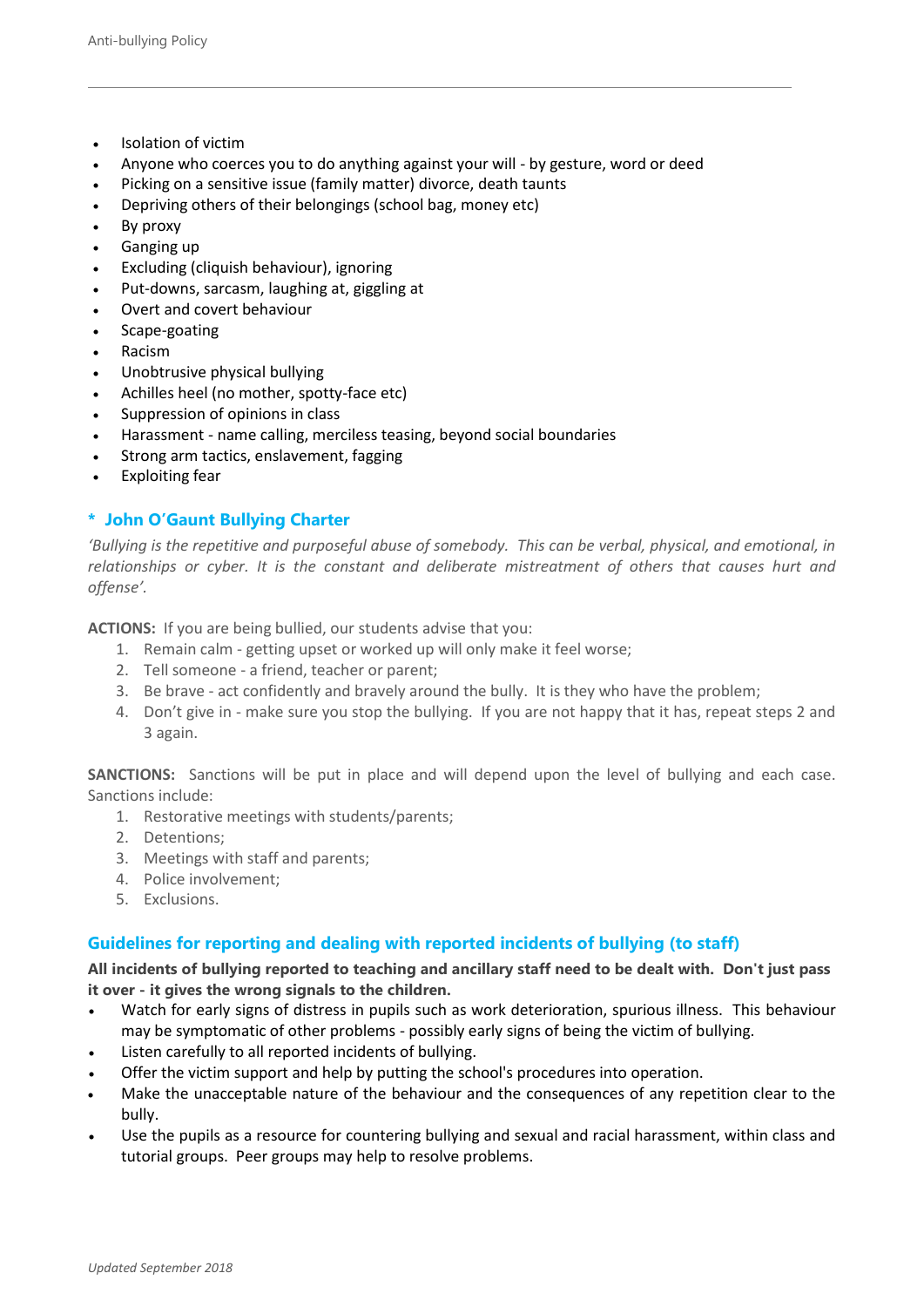

### **Dealing with reported incidents**

- Take the victim seriously.
- Interview the bully and others involved (in serious cases, get the victim and bully to record the events in writing)
- Record reported incidents in writing using the student account sheets.
- Report all incidents of bullying by following the school's referral procedures.
- Inform the parents of both the victim and the bully of all but minor incidents and the action taken.
- Records of incidents are to be placed in pupil files.
- Pastoral team invite parents in to discuss any repeated or serious incidents of bullying.
- Involve outside agencies of concerns regarding bullies and victims.
- Advise parents of the school's system of sanctions in regard to bullying.

# **Guidelines for students**

Report any bullying you receive, or see, to a member of staff. DO NOT suffer in silence.

# **Sanctions for dealing with bullies**

In line with the school's Behaviour for Learning policy there is a series of sanctions that will be taken if bullying continues.

- Minor incidents will be resolved through discussion with bully/victim, peer mentor support.
- More serious or repeated incidents will be recorded on file and parents notified and appropriate sanctions taken. These may include restorative justice meetings.
- Repeated bullying will lead to further sanctions being taken with parents invited in.
- Pupil may be internally excluded.
- Pupil may face external exclusions or in, the last resort, permanent exclusion.

# **Supporting victims**

How we react to victims of bullying gives clear signals both to the victim and to the bully. Victims can be supported in a number of ways.

- a) Teachers and support staff in the playground, classroom and other areas of the school, can play an important role:
	- be aware of pupils being pressurised or teased by peers;
	- challenge any incidents they see or are reported to them;
	- take all reported incidents seriously;
	- give victims an opportunity to respond assertively to situations.
- b) Develop strategies for dealing with bullying through PSHCEE and tutorial Programme.
- c) Develop assertiveness techniques amongst victims (in small group or individual situations). These techniques encourage the use of clear, direct and honest messages to prevent or avoid bullying situations developing.
- d) Develop peer group programmes using peer mentors (senior students) in the school.
- e) Counselling through school nurse, Youth & Community.

# **Strategies for dealing with bullying**

The following are a variety of strategies that may be employed in addressing incidents of bullying:

### **Reasoning with bullies**

Trying to get bullies to appreciate how the victim feels. This will involve interviews with the bully. Getting the bully to talk to the victim, explain why he did what he did and how he feels about this. Getting the victim to talk to the bully etc.